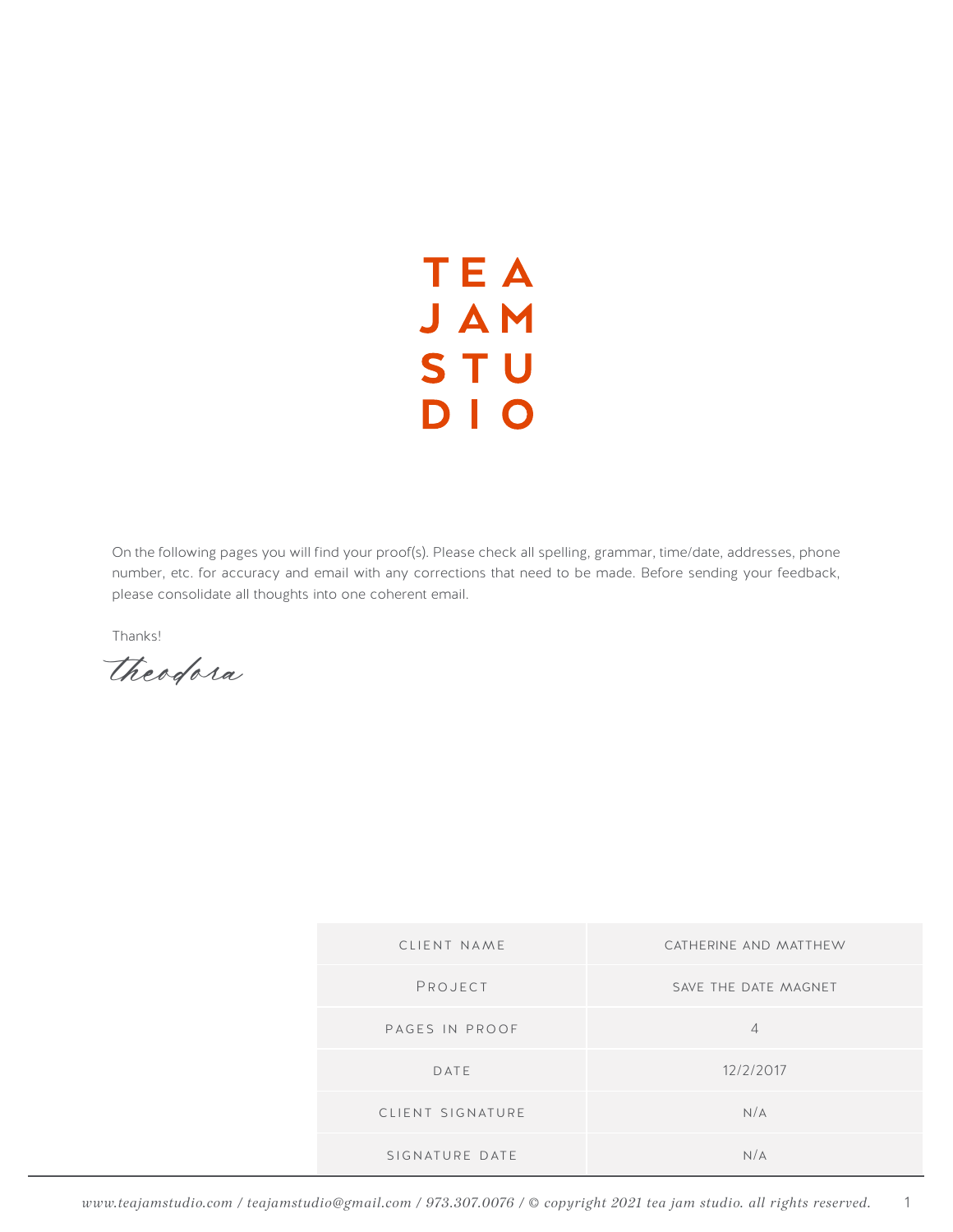Save the Date • JUNE 2018 •

. . . . . . . . . . . . . . . . . . . . S M T W T F S  $1\quad 2$ 3 4 5 6 7 8 9 10 11 12 13 14 15 16 17 18 19 20 21 22 23 24 27 28 29 30 25 26 31

Catherine & Matthew

• ARE TYING THE KNOT • JUNE 2, 2018 · RANDOLPH, NEW JERSEY *Formal invitation to follow*

FOR ADDITIONAL INFORMATION, PLEASE VISIT WWW.CATANDMATTSILEOLOVESTORY.COM

item: save the date 1 size: 4.5 x 6.25 if approved, initial or sign >>> n/a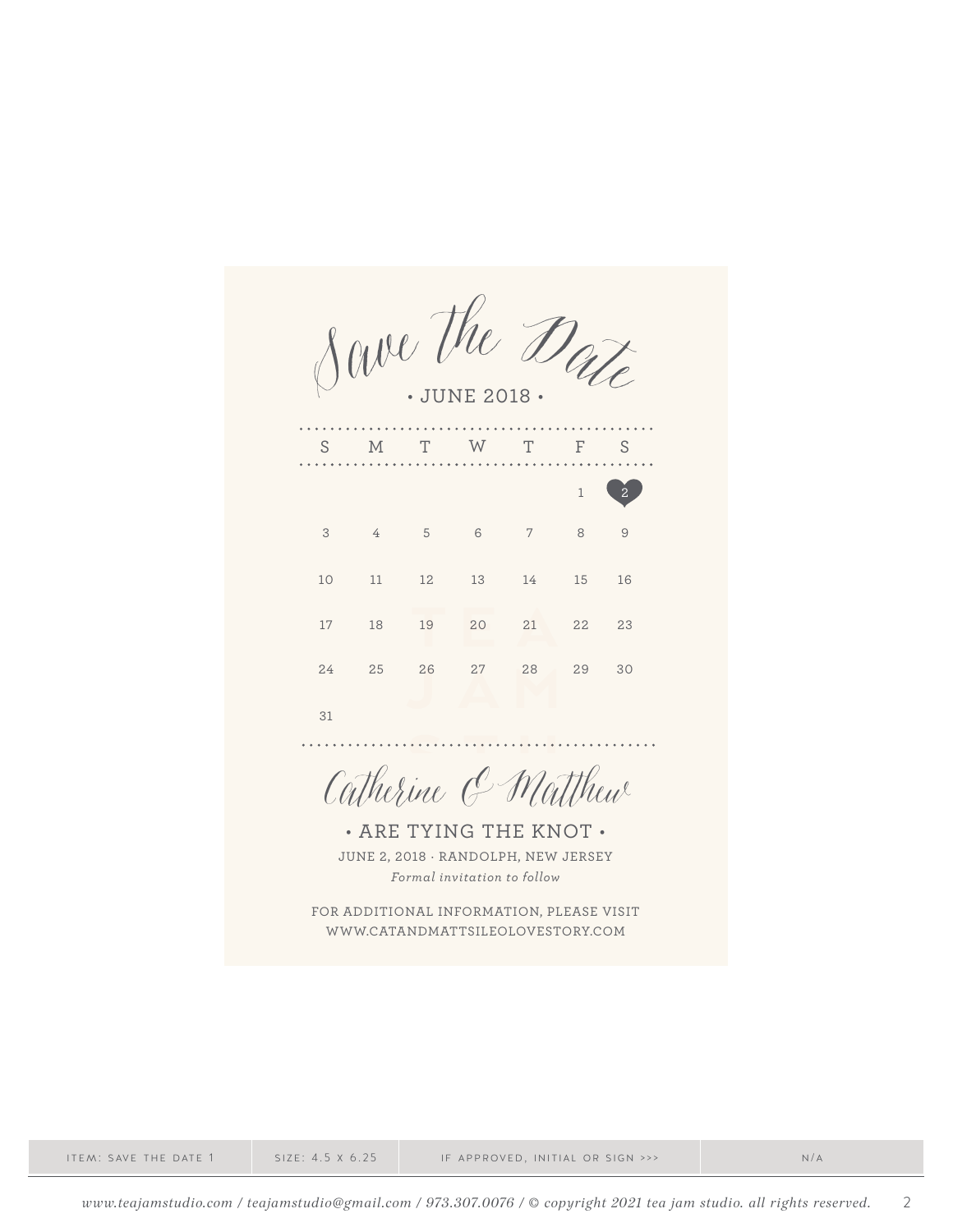|                              |    |                |                | JUNE 2018 |                |    |                |
|------------------------------|----|----------------|----------------|-----------|----------------|----|----------------|
|                              | S  | $M$ T          |                | W         | $T \t F$       |    | S              |
|                              |    |                |                |           |                |    | $\overline{2}$ |
|                              | 3  | $\overline{4}$ | $\overline{5}$ | 6         | $\overline{7}$ | 8  | 9              |
|                              | 10 | 11             | 12             | 13        | 14 15          |    | 16             |
| CATHERINE AND MATTHEW        | 17 | 18             | 19             | 20        | 21             | 22 | 23             |
| ARE TYING THE KNOT           | 24 | 25             | 26             | 27        | 28             | 29 | 30             |
| RANDOLPH, NEW JERSEY         | 31 |                |                |           |                |    |                |
| CATANDMATTSILEOLOVESTORY.COM |    |                |                |           |                |    |                |
| Formal invitation to follow  |    |                |                |           |                |    |                |

item: save the date 2 size: 6.25 x 4.5 if approved, initial or sign >>> n/a